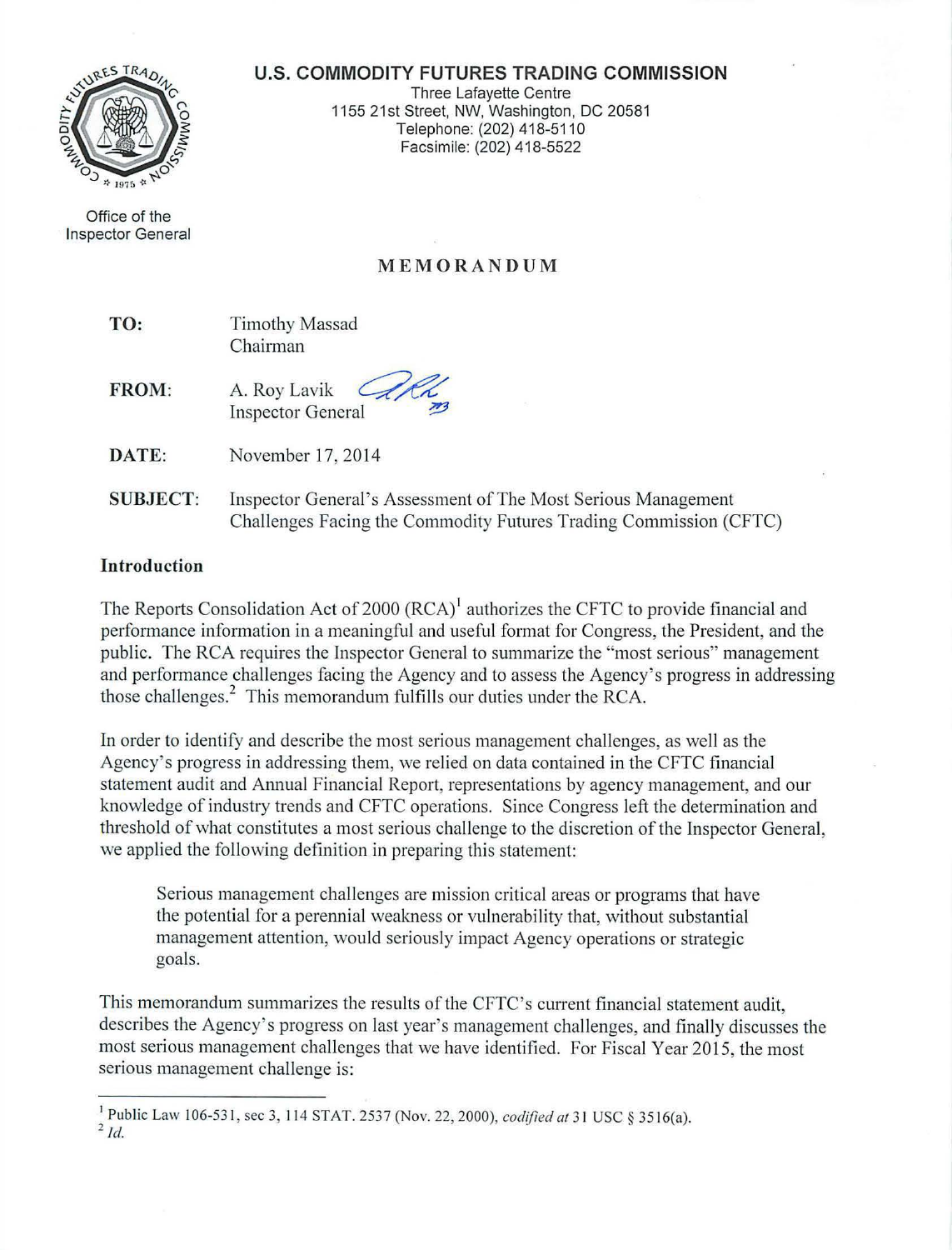• For the CFTC to deliver on Congressional expectations embedded in the Dodd-Frank Wall Street Reform and Consumer Protection Act (Dodd-Frank Act)<sup>3</sup>, including expansion of the CFTC's regulatory footprint to the swaps markets, while adhering to government-wide budgetary constraints.

## CFTC Financial Statement Audit Results

In accordance with the *Accountability of Tax Dollars Act*,<sup>4</sup> CFTC, along with numerous other federal entities, is required to submit to an annual independent financial statement audit by the Inspector General, or by an independent external auditor as determined by the Inspector General.<sup>5</sup> The results of the Fiscal Year 2014 financial statement audit will be discussed in the Annual Financial Report (AFR), and the financial statement audit resulted in an unmodified audit opinion.

# CFTC's Progress on Last Year's Challenges

Last year's OIG identified management challenge remains relevant for this year and the near future and, possibly, more acute under a government wide continuing resolution<sup>6</sup>; although, CFTC has significantly addressed congressional expectations embedded in the Dodd-Frank Act.<sup>7</sup> Since July 21,2010, when President Obama signed the Dodd-Frank Act into law, CFTC has completed over 80%<sup>8</sup> of the rules mandated by the Dodd-Frank Act. Consequently, the agency is now focused on implementing, refining, and ensuring industry compliance with fifty new Dodd-Frank Act related rules now in place. Nonetheless, stakeholders will continue to expect the agency to meet its regulatory oversight responsibilities by continually improving its information technology infrastructure<sup>9</sup> for receiving regulatory compliance related data<sup>10</sup> as well as swap transaction data<sup>11</sup>. Collecting and evaluating swaps market data will enable CFTC to

<sup>3</sup> Dodd-Frank Wall Street Reform and Consumer Protection Act, Public Law 111-203, 124 Stat. I376 (2010)

<sup>4</sup> Public Law I07-289, 116 STAT. 2049, Nov. 7, 2002, *codified at* 31 USC 3501 note

*<sup>5</sup>*The IG's authority is found at§ 304 ofthe CFO Act, P.L. 101-576, 104 STAT.2852, Nov. 15, 1990, *codified* at 3I USC 352l(e)

<sup>&</sup>lt;sup>6</sup> See Public Law 113-164 The Continuing Appropriations Resolution provides continuing FY2015 appropriations to federal agencies until December 11, 2014, or enactment of specified appropriations legislation

<sup>&</sup>lt;sup>7</sup> See CFTC press release: PR6853-14 CFTC Announces Measures to Promote Trading on Swap Execution Facilities and Support an Orderly Transition to Mandatory Trading. Mandatory trading of swaps on Swap Execution Facilities (SEF) began for certain interest rate swaps on February 15,2014.

<sup>&</sup>lt;sup>8</sup> OIG calculation (50 out of  $60 = 80\%$ ) Dodd-Frank mandated rules. See Speech of Commissioner Sharon Bowen before the Futures Industry Association Expo 2014 November 5, 2014 paragraph 7.<br><sup>9</sup> Virtually all communication with industry participants is in electronic form. Therefore efficient use of information

technology resources is fundamental to the operations of the CFTC. That is why OIG identified management challenges reflect this fact. See Fiscal Year 2009, 2011, and 2012 IG management challenge letter.

<sup>&</sup>lt;sup>10</sup> Regulation 23.600(c) (2) (ii) requires that Swap Dealers (SD) and Major Swap Participants (MSP) furnish risk exposure reports to the Commission. On March 22, 2013, the Commission implemented a web based portal to facilitate the furnishing of risk exposure reports to the Commission by SDs and MSPs.

<sup>&</sup>lt;sup>11</sup>See Remarks of Timothy G. Massad before the Swaps Execution Facilities Conference (SEFCON V) November 12,2014, paragraph 8 "We also have four swap data repositories provisionally registered, collecting and disseminating market data. This is a work in progress, but today we and the public have much more information regarding the swaps marketplace, enabling more competition and better oversight."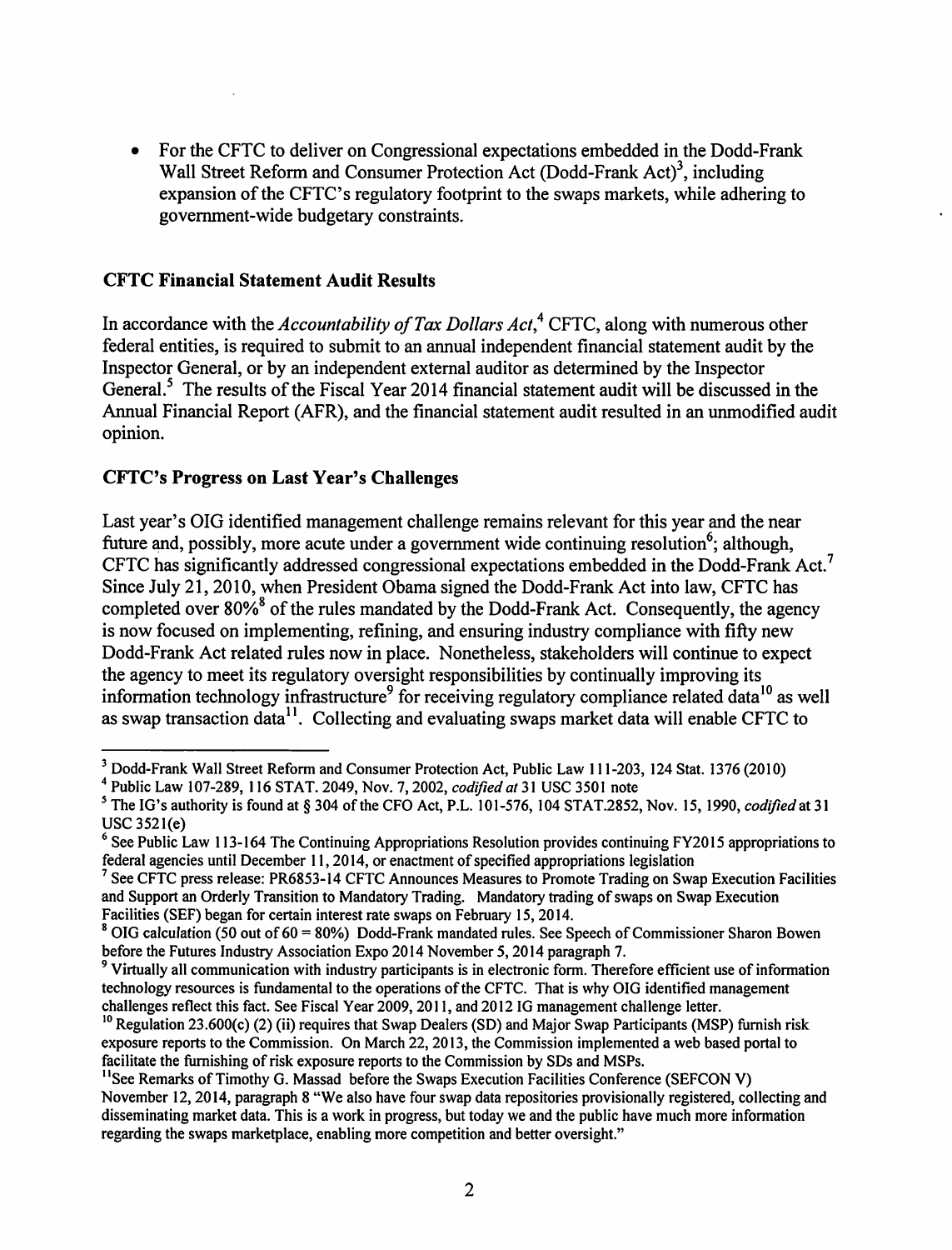continue to restore confidence in all aspects of the commodities and swaps derivatives markets post  $2008^{12}$  market events.

As an independent sentinel, the OIG is committed to monitoring continuously CFTC's response to stakeholders such as Congress. During the 2014 calendar year my staff completed three performance audits<sup>13</sup> directly in line with congressional expectations embedded in the Dodd-Frank Act, sensitive to stakeholders' interests, and consistent with our oversight responsibilities for evaluating aspects of the CFTC's strategic plan for FY2011-FY2015. Along with our statutory responsibilities for conducting annual audits of the CFTC's financial statements the OIG audits relevant to last year's management challenges and supportive of our understanding of CFTC's operations executed during calendar year 2014 were:

- 1. Performance *Audit-Management's Use of Information Technology Resources in Support of its Strategic Plan and Regulatory Responsibilities.*  Starting in fiscal year 2011, Congress designated specific spending levels for information technology at the CFTC. Our audit objective for undertaking this audit was to ascertain how the agency allocated congressionally designated funds for information technology. We examined Office of Data and Technology (ODT) spending on information technology during fiscal year 2011 and 2012 and, for the first time, we were able to evaluate FY2013 ODT spending allocations and found that ODT spent 50% of funds on software licenses and staff augmentation and 50% on software modernization and surveillance enhancements. Furthermore, we examined the largest contracts entered into by ODT that accounted for 49% of ODT spending in FY2013 and found ODT monitored vendors and their deliverables under the contracts. In the coming years as additional funds are appropriate for ODT we will evaluate their spending to ensure that congress and taxpayers expectations are efficiently and effectively address.
- 2. Recent market disruptions by MF Global Inc. and Peregrine Financial Group Inc. exposed management control weakness at some Futures Commission Merchants (FCM). The CFTC has regulatory oversight responsibilities for FCMs. Consequently, we sought to identify and evaluate the process CFTC employs for monitoring and reviewing financial statements of FCMs and Retail Foreign Exchange Dealers (RFEDs) and assess the agency's procedures for evaluating financial information received as well as evaluating reporting firm's regulatory compliance reports to the CFTC regarding their separation of customers' funds from individual firm's capital. The audit team selected a statistical sample of firms and found that the CFTC, an oversight regulator, complied with its policies and procedures for reviewing financial information received over the

<sup>&</sup>lt;sup>12</sup> See Opening Statement of Chairman Timothy G. Massad, Open Meeting on Proposed Rule on Margin Requirements for Uncleared Swaps and Final Rule on Utility Special Entities paragraph 2: "It was six years ago-September 16, 2008-when our government was required to step in and prevent the failure of AIG, which was on the brink of collapse because of excessive swap risk, a collapse that could have thrown our nation into another Great Depression."

<sup>&</sup>lt;sup>13</sup> The OIG contracted with independent public accounting (IPA) firms to conduct each audit and the OIG monitored conduct of all performance audits performed by the IPA.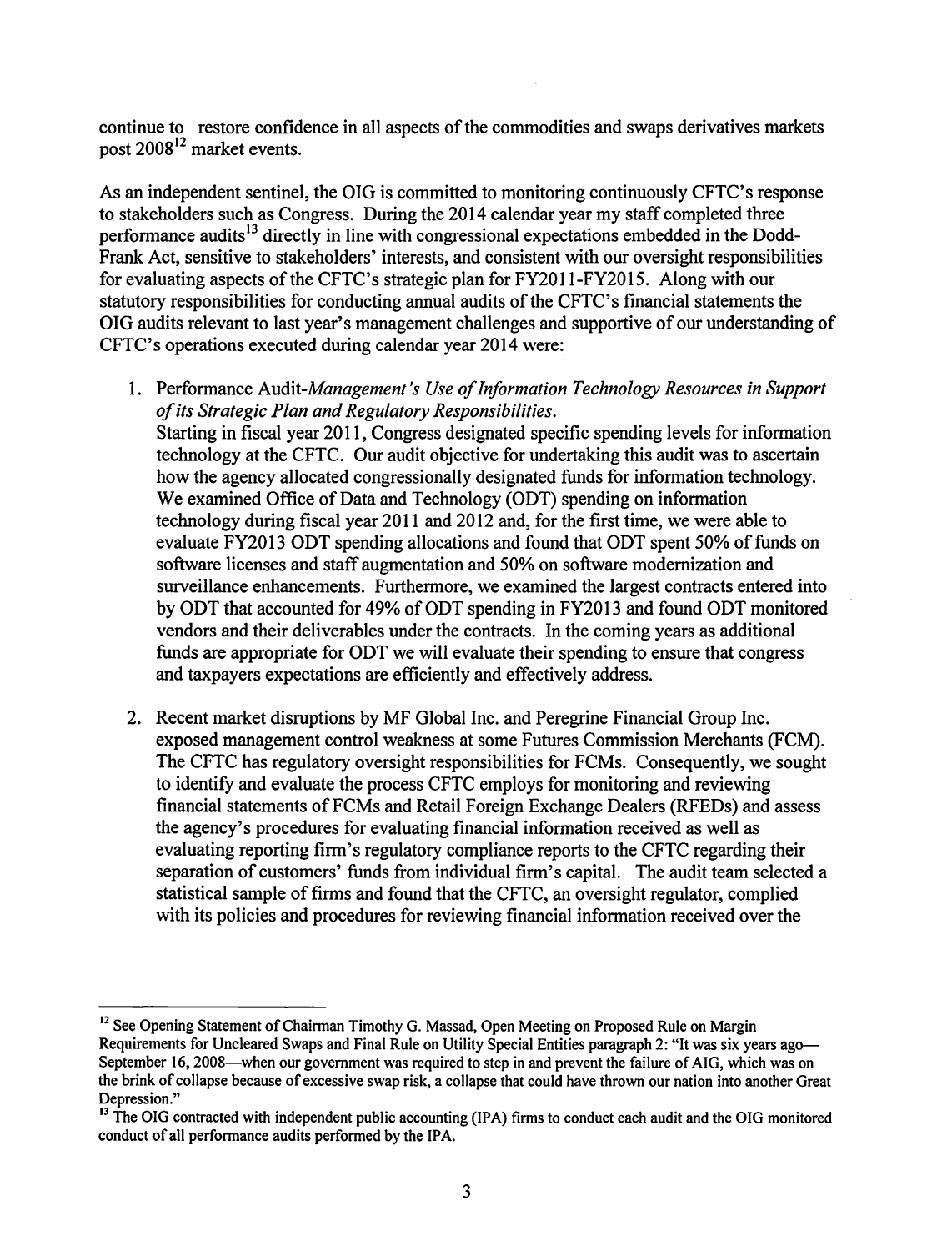three year period examined (FY2011 through FY2013). Following is a link to the final audit report $^{14}$ .

During FY2014 CFTC enhanced its regulatory requirements to address concerns emerging from the two FCM related events mentioned above. CFTC's regulatory footprint in this area continues to grow. Today there are 105 swap dealers<sup>15</sup> and 2 major swap participants provisionally registered, along with 22 swap execution facilities temporarily registered with the CFTC.<sup>16</sup> Consequently, CFTC oversight of these entities will present a challenge for the agency during this ongoing period of budgetary constraints. We will monitor the agency's effectiveness in meeting its statutory responsibilities to stakeholders during the foreseeable period of austere budgets.

3. Finally, section 748 of the Dodd Frank Act <sup>17</sup>amended the Commodity Exchange Act to establish a consumer education and outreach program funded from CFTC collected civil monetary sanctions, greater than one million dollars, imposed by individual judiciary decisions. During FY20 14 the Customer Protection Fund (CPF, Fund) acquired over \$274.9 million in budgetary resources for use in addressing twin goals of increasing Customer Protection education and awarding payments to whistleblowers<sup>18</sup> for actionable prosecutorial information.

My office decided to undertake a performance audit of *CFTC 's Consumer Outreach Program's Efforts for Enhancing Awareness of Regulatory Resources and Protections Available to Commodity Market Users Against Fraud.*<sup>19</sup> This audit of the three year old Customer Protection Fund sought to assess management's plans for addressing its mandate as stated in the Dodd-Frank Act. For congress and stakeholders we offered several recommendations for improving consumer outreach operations-management accepted the audit recommendations. My office continues to manage the annual financial statement audit of the Fund which separately provides all financial resources for consumer outreach and may revisit this critical operation so as to ensure that it continues to operate efficiently and effectively in addressing congressional intent codified in the Dodd-Frank Act.

<sup>&</sup>lt;sup>14</sup> Management Controls and Procedures for Evaluating Futures Commission Merchants'(FCM) and Retail Foreign Exchange Dealers'(RFED) Compliance with CFTC Financial Reporting Requirements Mandated by the Commodity Exchange Act and the Dodd Frank Act.

http://www.cftc.gov/ucm/groups/public/@aboutcftc/documents/file/oig\_auditreportp05.pdf<br><sup>15</sup> Data as of 11-3-14 http://www.cftc.gov/LawRegulation/DoddFrankAct/registerswapdealer

<sup>&</sup>lt;sup>16</sup> See Remarks of Timothy G. Massad before the Swaps Execution Facilities Conference (SEFCON V) November 12, 2014, paragraph 7 and 11<br><sup>17</sup> Public Law No. 111-203, § 748, 124 Stat. 1841 (2010)

<sup>&</sup>lt;sup>18</sup> Section 748 of the Dodd-Frank Wall Street Reform and Consumer Protection Act amended the Commodity Exchange Act ("CEA") by adding Section 23, entitled "Commodity Whistleblower Incentives and Protection." CEA Section 23 established a whistleblower program under which the Commodity Futures Trading Commission ("Commission") will pay awards, based on collected monetary sanctions and under regulations prescribed by the Commission, to eligible whistleblowers who voluntarily provide the Commission with original information about violations of the CEA that lead either to a "covered judicial or administrative action" or a "related action."

<sup>&</sup>lt;sup>19</sup> See audit report at: http://www.cftc.gov/ucm/groups/public/@aboutcftc/documents/file/oigocoaudit2014.pdf